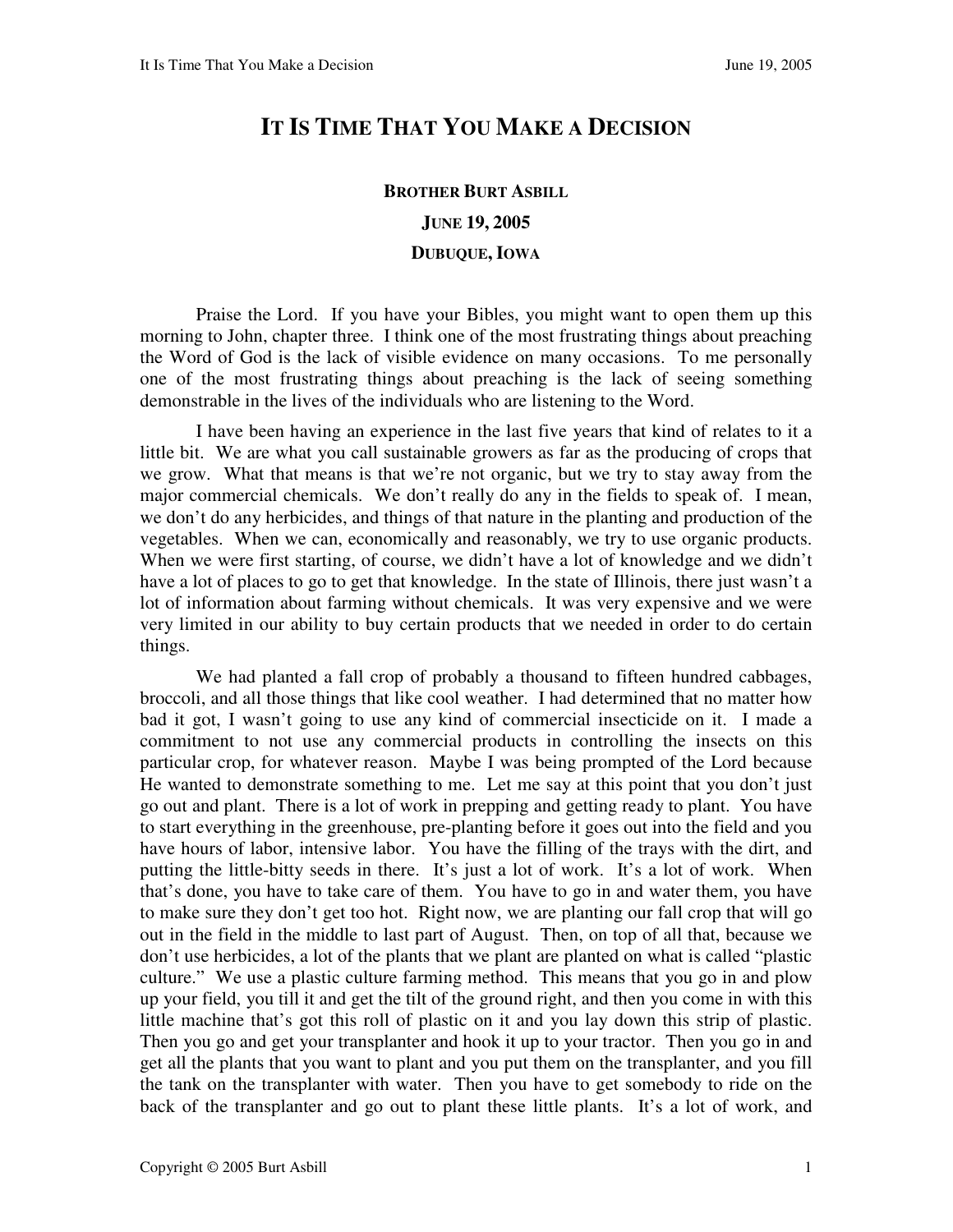that's even before the plants are in the ground. It's a lot of work. I remember one year we did all of that, and after we got it out there, we had this infestation of these little, green worms. They were just like locusts and I lost everything. I lost everything. I didn't just lose a crop. I mean, every plant was destroyed. Now, you could say, "You should have done this, you should have done that." I could have done a lot of things, but because I made a commitment and a choice on the basis of what we wanted to do, I was limited by my financial set of circumstances as to what I could do to keep that crop from being destroyed. I took pictures of it; I have the pictures. I have never seen such plant devastation. All that was left of these plants was the vein tissue in the plants. All the leaves were gone or in various stages of being assimilated by these different bugs.

It is something that I believe is parallel to the ministry with the church; I mean, it's a lot like that in the ministry to the church. There's a lot of work that goes into building a church. I am not talking about buildings of wood and stone, I am speaking about living stones. God goes to a lot of trouble in bringing to us all of the things that He wants us to have. As I walked through that field viewing the destruction, there was such a feeling of desolation and sadness. I don't know if I can adequately recall for you the feeling of loss, unless you have really been in that position. As I walked through that field, and looked at those different plants, the devastation was so complete and so intense that I was feeling it in my soul. There is something of that feeling that I have this morning as I look upon the church and the place and the condition that it is in. I believe that that is, to a great degree, the way that God perceives and feels about His church.

Let us consider the fact of us here today. Now, you may have been in the gospel ten years, twenty years, twenty-five years, thirty years, thirty-five years, forty years, and that seems to you a long time based upon the fact of how you've labored, where you've labored and what you have done. But consider God as the master husbandman who has been laboring in the church, laboring for a church for seven thousand years. And can you imagine, *can you imagine*, can you even possibly imagine the feeling that God must have had? To a lesser degree I think I can because of my experience. You know, when God came into the garden after man's sin, God knew. God wasn't taken by surprise. But, you know, I don't think that that pre-knowledge lessened the sense of sadness, or the position of grief, or the feeling of desolation that God felt concerning the issue. Especially if you go into Jeremiah chapter 4, and you begin to read where God was lamenting over Israel and the condition that they were in, and you see that it was because of their position and place of rebellion. How many of you have read Jeremiah chapter 4? Have you ever read it? You should read it, because it gives an apt description of the heart of God as He viewed the destruction of the thing that He loved. Now, God knew what was going to happen, but I don't believe it lessened the feeling that God had. Now, if on a human level with regard to natural, carnal things, I can feel such intensity as to the thing that I am sensing, would not, could not Elohim, the great I AM of all creation, have intensity that is so much more humanly impossible to bear or even comprehend? It's not only that, but what we're growing, we really believe is a blessing. Do you believe that? I mean, we believe that. We believe that we're not doing it to build an operation that is a sustainable farming operation, but that we are doing it as unto the Lord, as God has directed us to do it. It is to provide food and substance for the people of God, as well as the people of the world in the end time.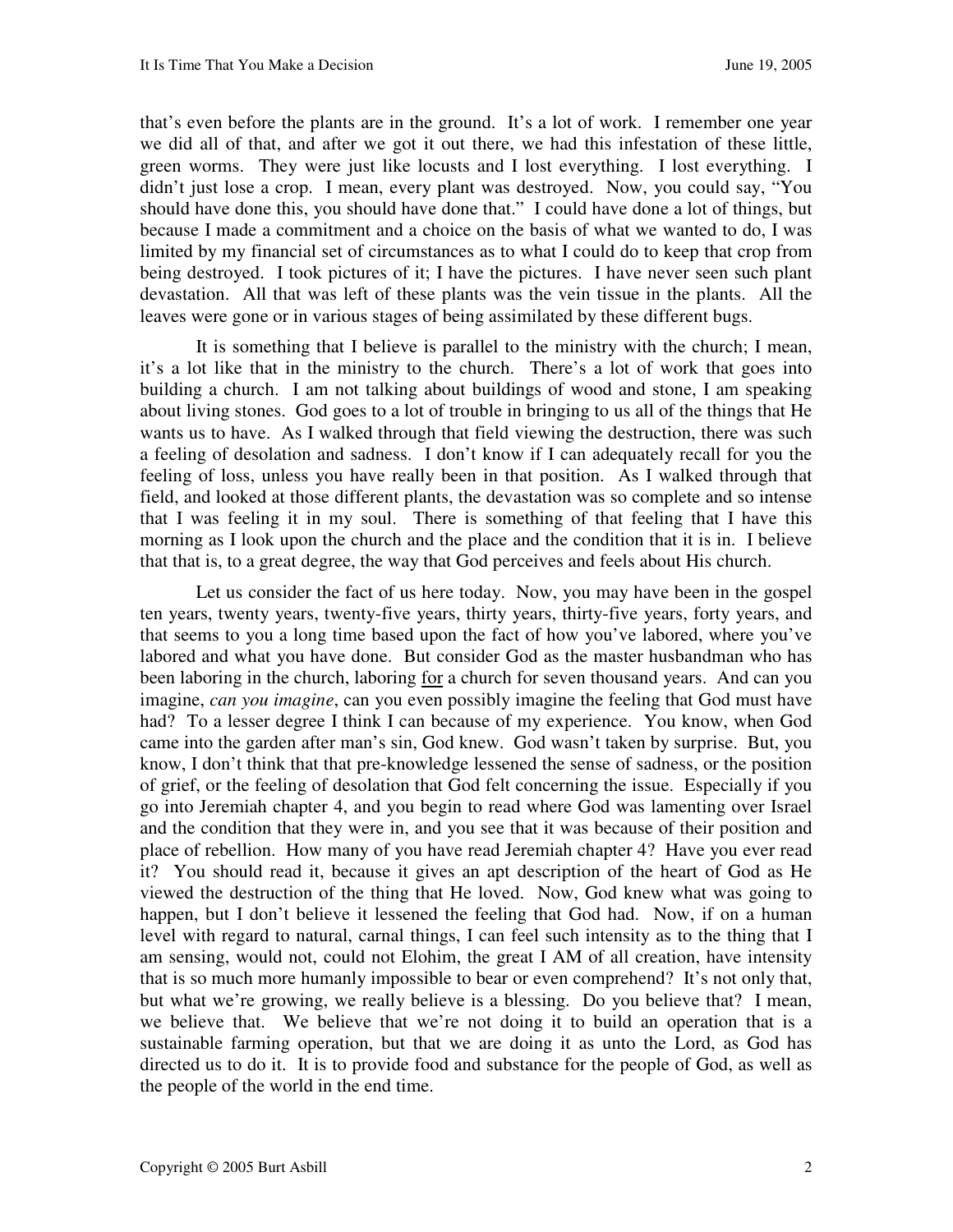Can you imagine the great I AM in the garden when He comes in and Adam is hiding from Him (Genesis 3:8)? You know, it's almost as if I can see it. Have you ever seen a plant that has been neglected? It was vibrant, it was healthy, it was green! It was alive! And then for some reason, something happened and it became dull, even in color, and droopy, and lifeless. I like to go out in the early mornings; I go out very early in the mornings and sometimes, well, not only to keep abreast of what is happening in the field, but just to watch and to look at the things to see how they are growing. You understand? I believe that's a lot like God. You know, I think God strolls through the garden of our soul and I sometimes wonder, you know, if He looks at me the way I look at some of the things that I am seeing in the field that gives evidence of what I am growing. Hallelujah. I think that I must be feeling something of the feeling of God in it all. There is something of a sense… I don't know really how to describe it. I really don't know how to adequately express to you the feeling that I am feeling this morning, other than a sense of sadness on the basis of how you and I respond to the Word of God. We do not understand, we do not understand the position, the place, the responsibility that we have for what God has given us. You see, unlike my garden, the plants in the field didn't have the means by which to protect themselves. They have an idea about all of that, you understand. They say that, first of all, a plant that is healthy and vibrant and that you don't use manufactured chemicals to help it resist, will by itself, in its state of healthiness, resist the invasion of pests. Or the plant will produce something, I think they're called flavenoids, that the insects do not like. So even to some degree, if you start out with a perfect situation, and you do everything just right, then your plant may, by some means or some way, have the ability to resist the invasion of the insect. But unlike those plants who may create their own resistance, God has given you and me a means by which we might resist the devil, *that we might resist the devil.* Those of you who weren't here last night, I strongly encourage you to knock on Brother George's door to get the DVD. It was a very good meeting. And I'm not going to have time to go back over a lot of what we covered, and because of that, you are not going to get the full gist of what we are talking about today.

The church needs to **repent**. The church needs to repent, first of all, of its independent position of individuality and its place of personal preference. Now, God can talk to me about my place in the church, but I know that unless I am willing to do what the Word of God says that I must do, in order for me to be in that place that the Word of God says is mine to have, there has to be in me a submission to that Word. Unfortunately, **unfortunately**, I don't believe that I'm speaking to you out of my own intellect. I don't know what you're doing. I don't know where you are, except that God shows me and brings to me a Word concerning that position and that condition. If I don't know what your situation is, and I don't know what your set of circumstances are and God gives me a Word, there should be something of a recognition in you with regard to that Word. If there's no witness, you have no responsibility. But, nevertheless, I do not believe the church is doing what the church needs to be doing. We're still independent, we're still positional individual in our thinking and in our actions. We do things, make decisions, not on the basis of the will of God, or the Word of God, but on the basis of what we think is right or because we just want to do it or because of what we think is our responsibility, or the pressure of the situation. I'm not telling you that you need to stop what you are doing. What I'm telling you is that you need to understand, you need to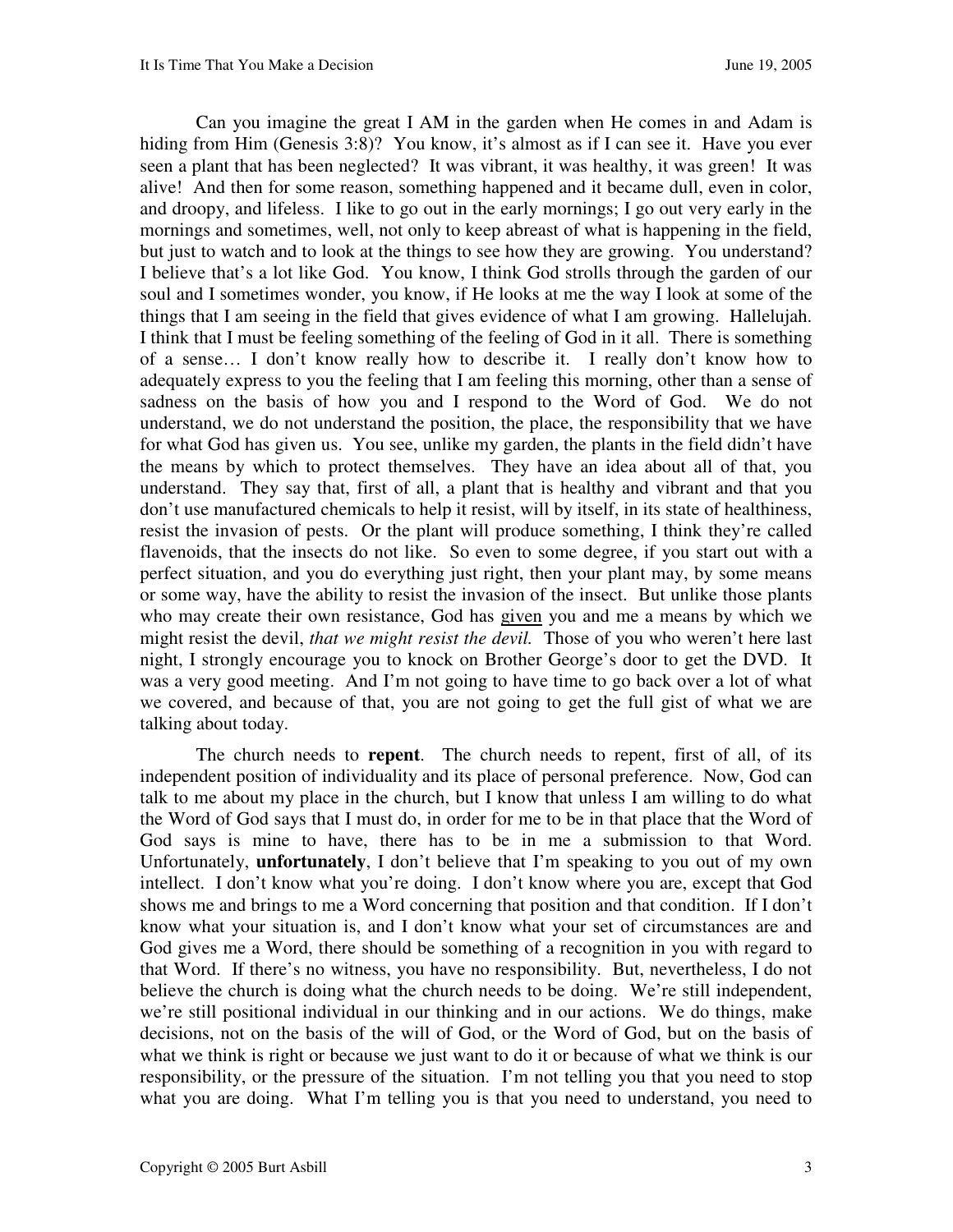come to some conclusion as to what the Word of God is in the midst of your set of circumstances. How is it overshadowing you, what is it requiring of you, and by what means will you submit to it to bring forth the reality of that Word? Hallelujah.

Now, I could go out into my field, I could load my planter up with all kinds of seed and go out without any thought as to prepping the field to receive the seed. You see, I'm still talking to you about the original thought on how there seems to be no response to the Word, either immediately or, for that matter, over a length of time. I am not trying to put a guilt trip on you. Because I tell you, when there is no response to a Word where I am conscious of the presence of God, I have to go to God, because I have to assume that in the beginning I wasn't saying the right Word, I wasn't moving in the right way. I wasn't flowing in the unction or in the anointing, or in some manner or some way, I have failed to present to you the reality of what I am sensing. So, it's not that I'm just putting some sort of guilt trip on you. But I do believe, on the basis of the Word that God is giving to me, that there is truth in what I am telling you about your position and your responsibility in responding to the Word of God.

Now, what is the Word that you are following after? What is the Word that is overshadowing you? Are you waiting to get to heaven? Is that why you became a Christian? Well, that's why I became Christian, in the beginning. It wasn't really that I wanted to go to heaven, I just didn't want to go to hell. I just didn't want to go to hell and that's why I got saved. I believed that hell was a reality and it didn't seem like, in my mind, a place that I would really enjoy spending eternity. So I said, "Well, we can take care of that, I'll just get saved and I'll get into heaven." Hallelujah.

I'm in John, chapter 3. I'm really ministering to you out of verse 19, and it says, *This is the condemnation.* That word is an English word for judgment. It says, *this is the condemnation.* You see, there is judgment already present in the Word that God prophesied over Adam and Eve in the very beginning when He established the borders of His judicial oversight. He reiterated it when He gave the commandments to Moses to give to the house of Israel. He said, *This day I put before you* (Deuteronomy 11:26)*.* You know, you can look at it like this: you're talking about an omnipotent, omnipresent, omniscient God who has the ability to know what the future is. Let me tell you, names are kind of important, especially when it comes to God. When you want to refer to God as the omniscient, omnipresent, omnipotent God, He calls Himself the I AM. Every time He talks about the I AM, He is talking about His position of eternity, and everything that relates to that, but unfortunately, you and I don't have the mental capacity to comprehend the totality of what that really means. So, He had to reduce Himself. He had to bring Himself down. Because, you see, we are finite in our position. That means we have a beginning and we have an end. But with God, that isn't the case. Sometimes I think God is like a figment of our imagination, somewhere out there. We know the reality of His existence by virtue of our new birth or our Holy Ghost baptism. But somehow, some way, out there, somewhere, in the great, wild, blue yonder, somewhere is this entity called God. One of the reasons is we don't have the ability, we don't have the mental comprehension in our finiteness to understand the *in*finiteness of God, the totality and the reality of what He says, very simply, in the statement that He made about Himself in the fact that He called Himself the I AM. It doesn't mean that you and I can't get a hold of it. It doesn't mean that you and I cannot get some sort of comprehension of that position,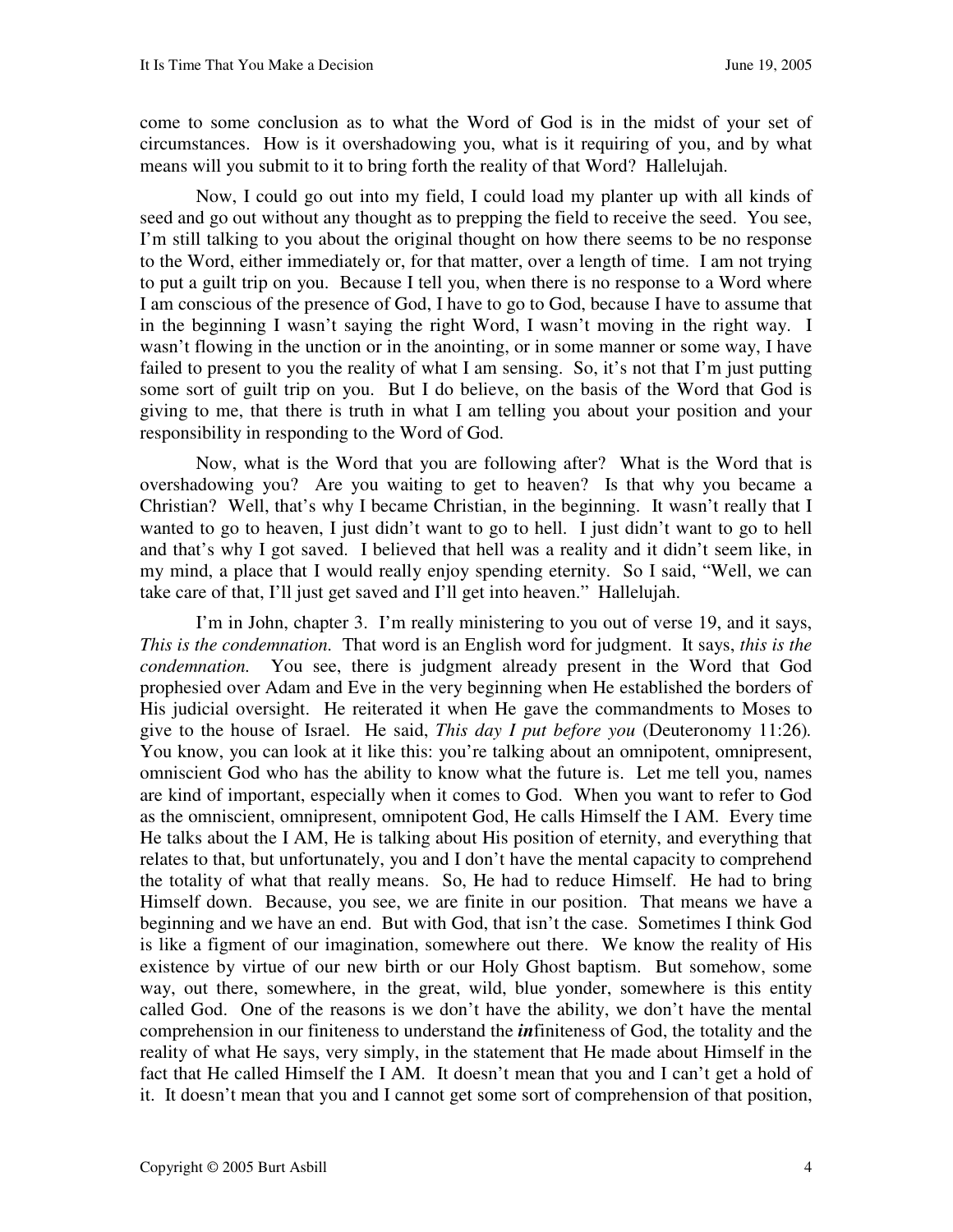because one of the things that God gives us for that purpose is the entity that He calls the Holy Ghost. As I was telling you last night, the Holy Ghost was given to you, not for the purpose of running goose bumps up and down your spine or even giving you the ability to speak in tongues. The Holy Ghost was given to you so that you might know truth, **truth**, **TRUTH**. Not truth about this arena of carnality and flesh, but the truth about the infiniteness of what He calls the I AM. I like the way Austin Sparks puts it. I think it was he who coined the word the "otherness" of Christ. You see, we don't have words, we really don't even have words to describe the thing that we call God. So God had to reduce Himself, and He reduced Himself by saying, "I AM for you, the Alpha and the Omega." What that equates to is that God begins to establish the borders of our finiteness so that He can bring us to the understanding of the reality of eternity.

You know, I have only one Word; I'm sorry if I'm boring you or putting you to sleep. This is the Word that God has given me. He started giving it to me about two years ago, and the first of this year God began to bring it together and it's the only Word I have. I don't have another Word. I don't believe I'm going to have another Word until we get this Word, or until Jesus comes. I believe, whether it's 2008 or not, I believe in the imminent return of Jesus Christ. Do you know that the imminent return of Jesus Christ is not a Sonlight Gospel, Brother duCille revelation? How many of you know that? Not too many of you. The imminent return of Jesus Christ was a doctrine that was preached by every one of the apostles. They were looking for Jesus and acting like Jesus was coming the next day. They that wrote about it talked it and they walked it because they believed it. You know, I believe that they believed that they would somehow, some way, in the time frame that they lived, see the return of Jesus Christ.

Now Paul, I think, had a further revelation of the matter when he said, "I am a man born out of due season." You know, Paul's problem, his thorn in the flesh, wasn't a physical malady. It was a spiritual reality. It was a revelation of an ability to see down through the corridors of time, and he knew, I believe, by the Spirit, though he may not have understood everything that he was penning, he knew that he was penning an eternal word for an eternal purpose for an eternal people. I believe that he probably had some reality of the fact that he would not participate and move on the natural plane into that reality of eternity, but that he would participate as a part of that host of heaven. But, you see, we want to relegate everything to a natural environment, because we're natural people. It's easier for us to think that it was a natural impediment, or a place of natural affliction that he had, than a spiritual awareness or a spiritual perception of the reality of what he called in his Word the end time.

So, God reduced Himself, He says, "I AM." Out here in what is called eternity He is the I AM, but in here, when time starts, He becomes the Alpha. So, it's really a temporal term for the otherness of Christ, the otherness of God. But it's a term that you and I can relate to. Many times in the Scripture you see the definition of this position as the Alpha when He would prophecy over an individual and He would say, "I knew you when you were formed in your mother's womb." What was He saying? From the beginning of your formation, from the beginning of the creation of your physical life, He says, "I was present, I was there." But He also relates to His position of the Omega, which is the end of all things, as we know it, on a temporal plane. Now, the problem that God has with you and I is ingetting us out of this arena of natural thinking, getting us out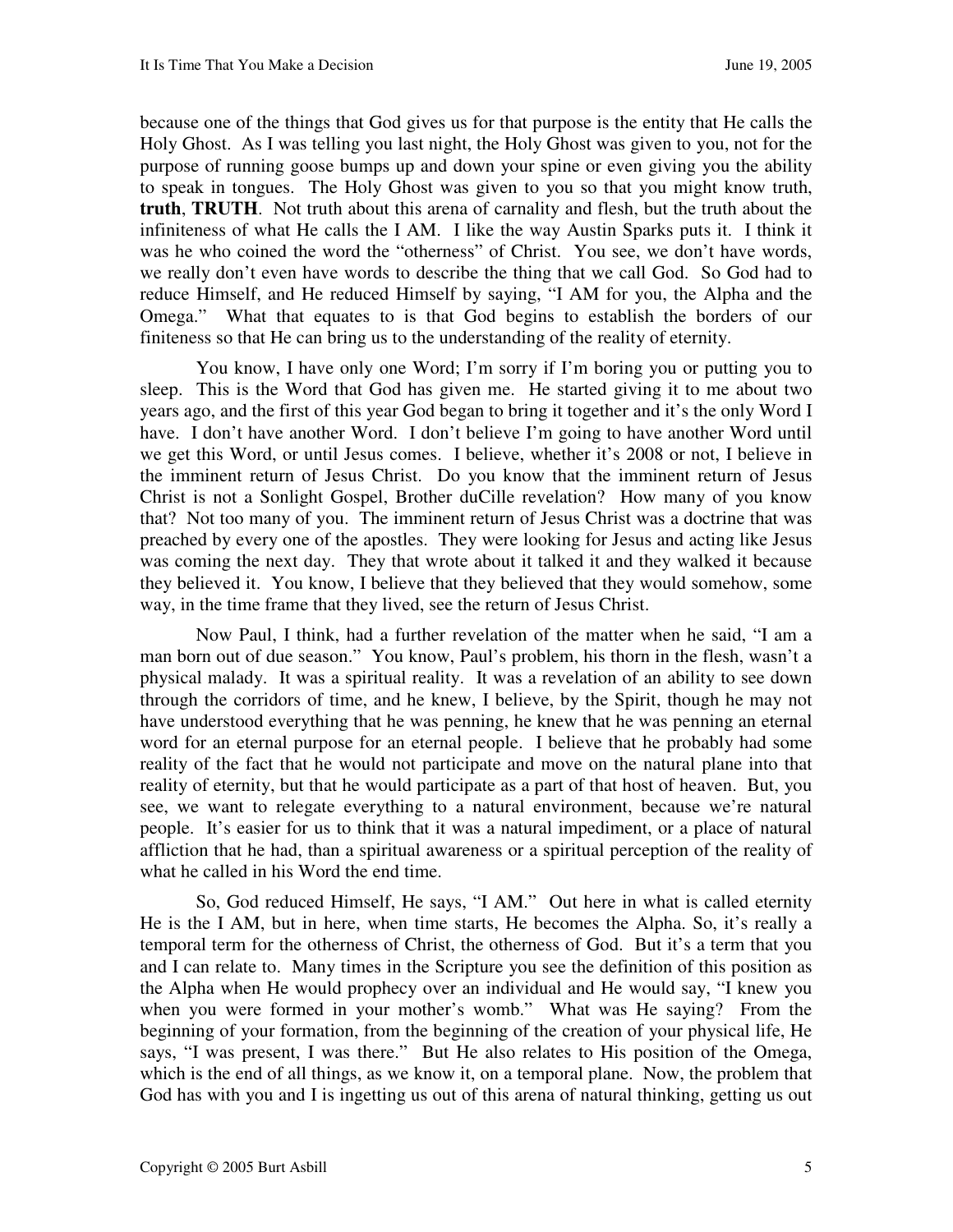of this arena of thinking on a horizontal level. We think horizontally. We're not thinking vertically, right? Though it's up/down, it's up. Though it's backward, it's forward. God has to change our position or our disposition, **our disposition**, as far as our environment in which we live, not that He changes the environment, but He changes you. I don't think we even understand what it means to be born again, quite frankly. I think if we understood what it meant to be born again, we would not have some of the problems that we have. To be born again means that you are being translated - isn't that the word he uses (Colossians 1:13)? You are being translated from this position of darkness; this has all been given over to hell. And in the midst of hell, God brings forth the reality of life. Hell and death are synonymous with each other. Hallelujah.

We have to have God bring into our set of circumstances things that are totally and absolutely impossible in order to demonstrate to us, first, our inability to cope and second, but most important, that the impossible is possible with God. I don't know whether it's because we're so thick-headed, so stubborn, so earth orientated or what, but God has to bring us into situations and circumstances that are outside of our control. That means He will pluck you up out of where you are, put you down in someplace that you had no idea of ever being, and give you into the charge and put you under the authority of someone else or something else. How many of you ever had a job you didn't like to do, but you had to do it? And what did you do? Mumble, grumble, complain, tell your wife or your husband how bad they were treating you? And you can't wait to get out of that place? You can't wait, "God's got to do something!" Of course you probably never said that. Hallelujah. Well, the fact is that God has done everything that He can possibly do. How many of you are in a relationship, don't show hands, please (laughter). How many of you are in a relationship that is just really difficult for one reason, one personality reason or another? Sometimes it seems absolutely impossible. Of course, none of you have ever had that situation, or are presently having to deal with that type of circumstance, right?

You're going to have to make a decision. You're really going to have to make a decision and I don't know how many times more that I will have the opportunity to come and to tell you that you have to make a decision. You have to come to a position of consecration and dedication as to whether or not you really believe the Word. Now, what am I talking about? Is this Burt's theology? I really don't think so. You know, they called it sonship in the beginning, do you know that? Brother Bill, he was one of the pioneers of the concept that God wanted sons. He wrote a book about it called, "Eagle Saints Arise." Wasn't it talking about sonship? Wasn't it talking about the heart of God to bring forth the reality of that position and the strength and the vitality out of the midst, *out of, out of,* **out of**, OUT OF, do you hear me? **OUT OF!** That means something out of you that isn't you. It has to be something other than George. It has to be something other than Burt. It has to be something other than Dave. It has to be something other than what we are, because what we are isn't sufficient, isn't satisfactory, nor will it do what it's supposed to do! It can't! It's under the control of different elements and different principles. **In order for you and me to get up and over those principles, we have to be something other than what we are, but the problem is that we like what we are.** We like what we are. We like what we are! You know, I can only relate to you how God has dealt with me and not everybody is like me, but I believe that God deals with everybody like He dealt with me, in one manner or another. I think that there are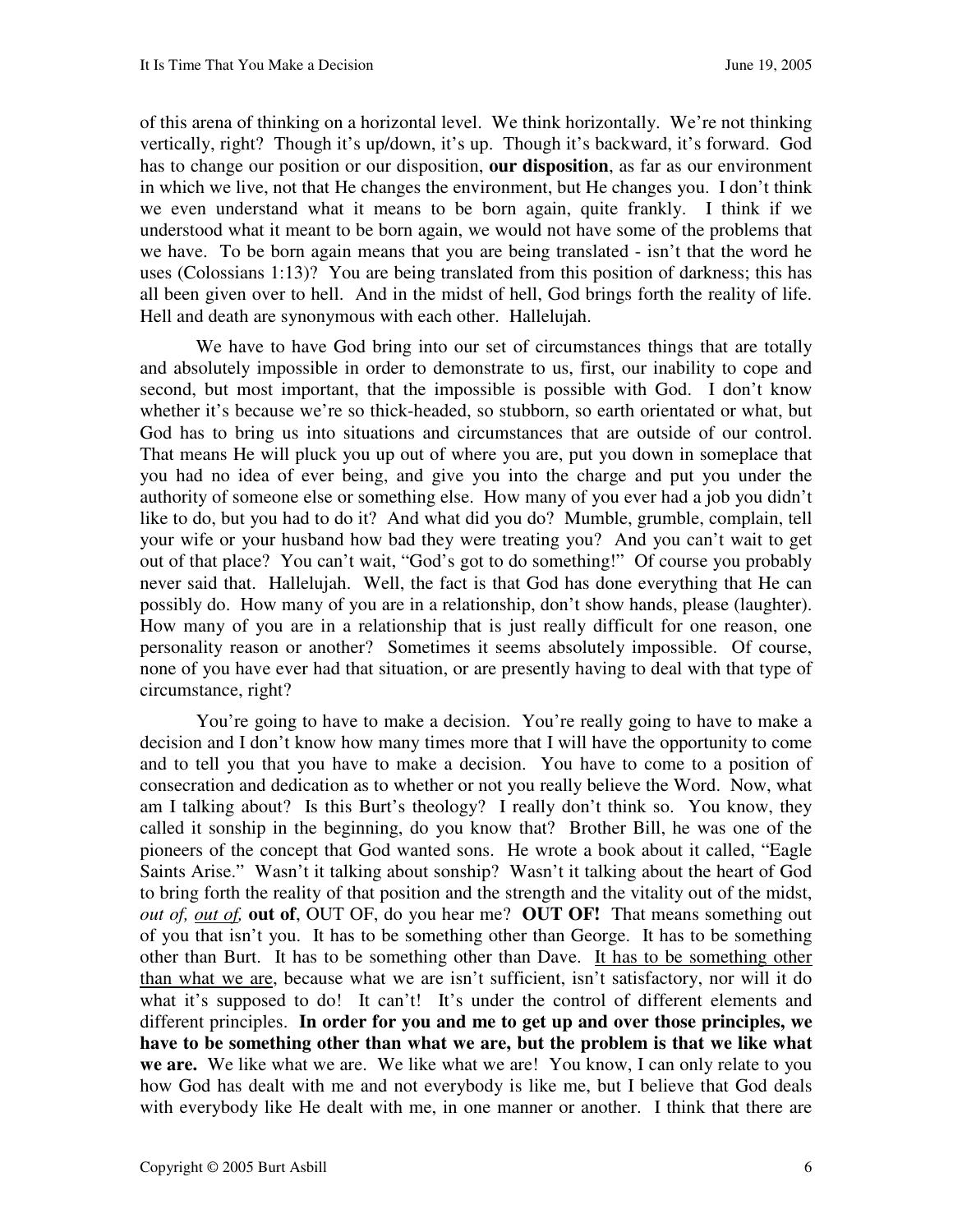many besides me that are pursuing after a Word that is called sonship. Now, let's see if I can get the right word here. I'm just trying to give to you a spiritual definition using the English language. Another word for eternity is called expendability. Unless you are willing to be expended... You know, Mary, I'm talking to the wrong people. You probably all have this down so well that I should be somewhere else today preaching to somebody else. II Corinthians, the fourth chapter. This is the "Expendability Formula." Verse 6 says, in II Corinthians chapter 4, *For God, who hath commanded the light to shine out of* the *darkness, hath shined in* to the midst of *our hearts.*

He hath commanded the light to shine out of the midst of darkness, to shine in the heart of the individual believer. Put your finger there. Let's go to Ezekiel, see if that's what I want. Ezekiel 28, verse 18. He's talking to the devil, and he is pronouncing judgment upon the devil. He says, verse 17, *Thy heart was lifted up because of thy beauty…* My goodness. *Thy heart was lifted up because of thy beauty.* There was a certain self-examination that the devil did of his own personal, soulish environment by his grading scale and he came up with an A+. Hallelujah. We're not much different in the way that we look at ourselves, and the way that we respond to individual situations, or how we even respond to the Word of God. Our self examination would go something like this: "How could he do that? How could she say that? How could this happen to me?" All of those thoughts are the self-examination process from a carnal, earthly, devilish, hellish position. It says that Jesus, though *he was reviled,* he what? He *reviled not again* (I Peter 2:23), but of course, He was only human, He probably said in His mind that He really didn't deserve this and they were a bunch of jerks and that they were going to get their come-uppance. "You just wait 'til I'm on the throne, you're in trouble. Oh yeah, Caiaphas, you're coming before Me one day." NO! He committed all things to the righteous udge. Our reaction most of the time is self-centered. We're talking about selfcentered thoughts of position and places of dominion that we believe are ours, and that everything is okay. "Well, if **you** would do so and so, **I** would do so and so." "It's all **your** fault, **you** made me angry." I've never been able to quite figure that one out. This is the doctrine of devils. It is self-centered and self-orientated.

*Thine heart was lifted up because of the beauty, thou hast corrupted thy wisdom by reason of thy brightness.* Now, let me ask you a question. If the Bible says that we are all subjected to the same spirit and we all have the same destiny when we are born into this environment that we will call "world," what do you suppose the nature of that humanity is? Do you think it is good? The Bible says, Because one sinned, all have sin and because all have sinned, death is upon all men (Romans 5:12). So, there is a world mentality that is bequeathed to us by the DNA of that entity that is overshadowing that realm of darkness. Hello? Paul had it, do you know that? He had it. He said, *In me, in my flesh* (Romans 7:18) and you know, Paul said another thing that's astounding. He said, "I'm always having to bring my body under subjection" (I Corinthians 9:27). Paul! Come on! He's a saint. They made him a saint! It is on the word that Paul wrote that you and I have the formation of the foundation of what we believe. Paul! And the man said he had to continually… Perpetually, that's what it means. Perpetually working to bring something that was within this realm that he existed outside as well as inside. The first thing that I have to look for in any confrontation, and I had one recently, is how do I respond to that confrontation. Funny, isn't it? You always have those little confrontations, those human intertwinings. **I have to look at my response***.* You know,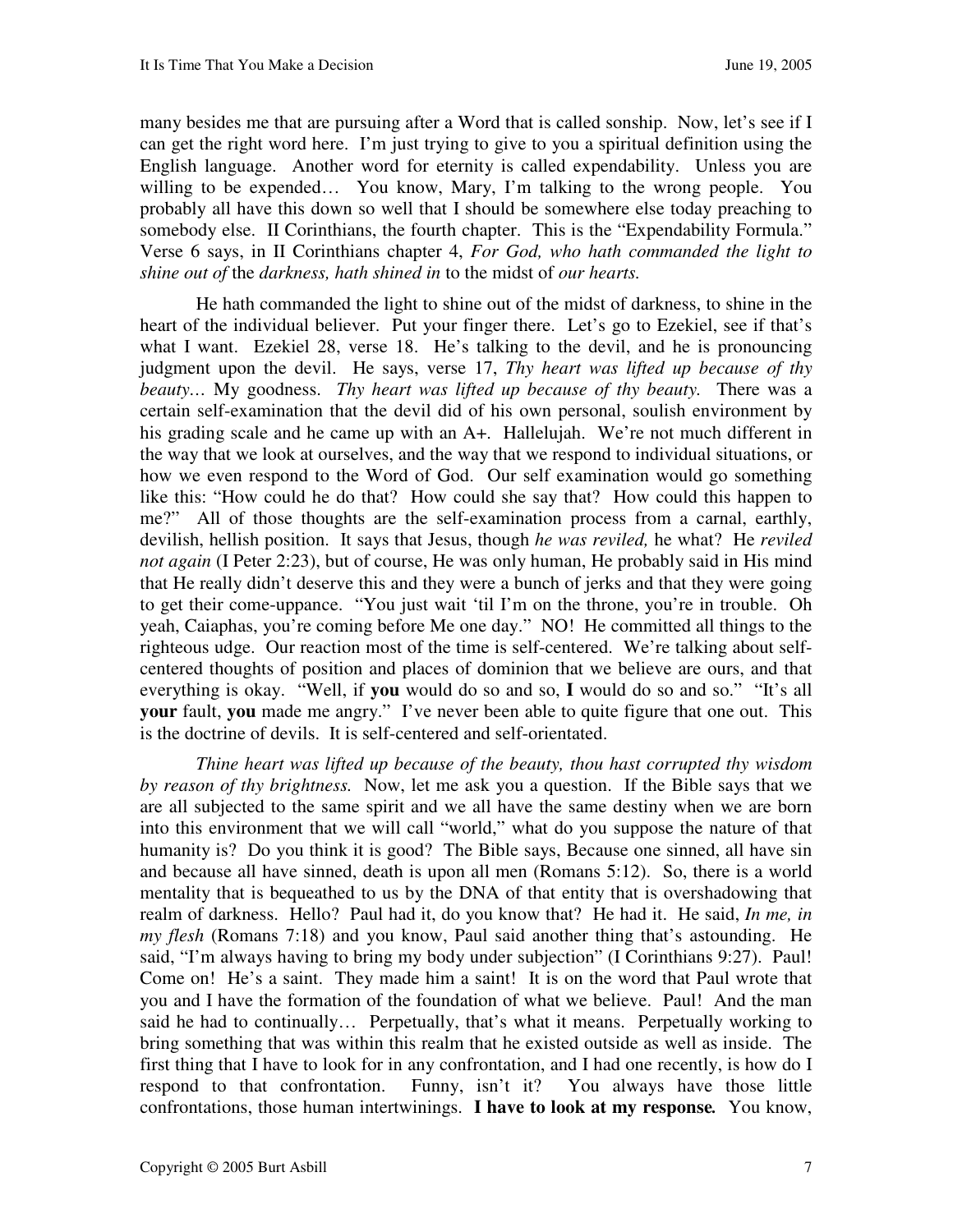they can be totally wrong. They can be absolutely moving in a bad spirit. They can be bringing something to you that is diabolical and wicked, but if your response is wrong, YOU have a problem! You have a problem! I have a problem! Before I can say it's your fault, I have to do a certain degree of self-examination and, very possibly and most probably, a whole lot of repentance. Of course, you're not like that. You don't have this problem. You've probably shaken off this world mantle of thinking. What I'm telling you, what the Bible is telling you, is how this heart thinks because it has the overshadowing influence of a diabolical creature that is called devil. It is his brain, or his DNA that you and I possess. I found rebellion in the Czech Republic. I found it in Slovakia. I found it in Africa. I found it in Ukraine. I found rebellion everywhere I went. In the church! In the people that say they love God. Why? Because no matter what your geographical boundaries are, there are principalities that are over all these little areas that we call the governments. It is divided up into principalities and over those geographical areas there are princes, each one of these have a spirit that rule over them. There is a throne for each of these areas and a devil prince sits upon each one of them and over these thrones is another throne and the thing that sits upon that throne is this entity that we call the devil. He is the one that has overshadowed you and me, and we were birthed, not into the land of the living as it was in the beginning in the garden, but into the land of the dead in the condition of desolation, degradation, death, and hell. That's the nature. This is the attitude of that nature. These are the qualities and to some degree or another, you and I will find every one of those attributes working in us. There are three major areas that the Bible says that you and I have to overcome. They are the pride of life, the lust of the flesh and the lust of the eye (I John 2:16). Those are the three positions, those are the three major doctrines of a satanic denomination that each of us have an affiliation with and for, because it involves worship of a being. On a spiritual level, they are a satanic administration of a devilish philosophy/theology. That's why the Bible says, *Let therefore this mind that was in Christ Jesus be*… where? On the table? In the drawer? In the desk? In the computer? In your little Bible program? *Let therefore this mind that was in Christ Jesus be…* where? *…be within you* (Philippians 2:5). Why? Because it's necessary for us to get out of this position, this carnal, natural place of thinking/mind. These are the doctrines that have become attributes, these are the qualities. Pride and lust are the qualities of that condition. Hallelujah.

Listen to this. It says, Ezekiel 28:17, *Thine heart was lifted up because of thy beauty, thou hast corrupted thy wisdom by reason of thy brightness.* Did you notice that everything is self-orientated? Everything is self-orientated. Turn with me over into Isaiah 14. I like to put these two scriptures side by side, because it's very defining of the nature of sin. You remember where Paul said in Romans, the seventh chapter, fourteenth verse, *For we know that the law is spiritual: but I am carnal, sold under sin. 15 For that which I do I allow not: for what I would, that do I not; but what I hate, that do I. 16 If then I do that which I would not, I consent unto the law that it is good. 17 Now then it is no more I that do it, but sin that dwelleth in me.* What is he talking about? Sin that dwelleth in me? You mean that in his soul somewhere there was a little compartment, a little box and in that box was something called sin? And every now and then that box would open and sin would pop up? Is that what he's talking about? No, he's talking about the nature of Paul, the son of so-and-so that was born in Tarsus. He's talking about all that nature that he was born with.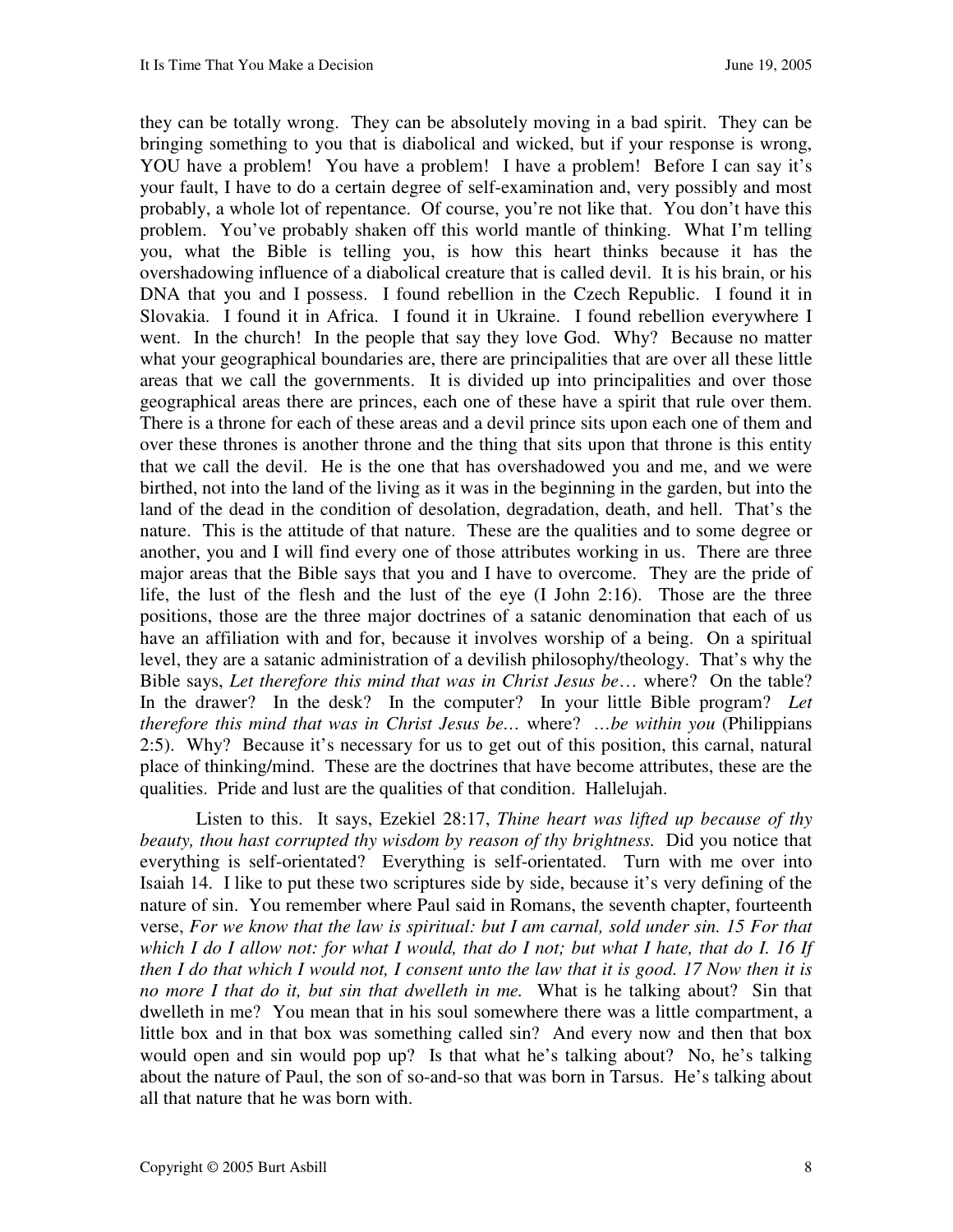He says, *18 For I know that in me (that is, in my flesh,) dwelleth no good thing: for to will is present with me; but how to perform that which is good I find not. 19 For the good that I would I do not: but the evil which I would not, that I do. 20 Now if I do that I would not, it is no more I that do it, but sin that dwelleth in me. 21 I find then a law, that, when I would do good, evil is present with me. 22 For I delight in the law of God after the inward man: 23 But I see another law in my members, warring against the law of my mind, and bringing me into captivity to the law of sin which is in my members.*He's talking about that nature, that place, that culture, that nationality. Come on! It shouldn't take you as long as it took me to get delivered from some of your Americanism. If it did, then you would have to do everything that I did. You know, I'm just more hardheaded than the rest of you. God didn't take me around the world to teach people about the Word of God. God took me around the world to teach me about God and the Word that was supposed to be in me. Hallelujah. But you know, many of you are going to go out of this room and you'll say, well, maybe you'll say it was a good word, and you're going to get involved in life and you're going to forget. The result of that is that things are going to go just the same as they went yesterday, and the day before, and the day before, and the day before that, and you're not going to have any victory. Because you did not heed, you did not respond, you did not begin to motivate yourself to do what you needed to do. Paul did not leave us in the condition of desperation with regard to this position of sin, but he said, *O wretched man that I am!*First of all, the place you and I have to come to, is the recognition of our position of personal weakness and degradation. Some of us are so, so, so macho in our thinking with regard to whom we are! I'm not talking just about men. I'm talking about women, too. Come on!

It says, *22 For I delight in the law of God after the inward man: 23 But I see another law in my members, warring against the law of my mind, and bringing me into captivity to the law of sin which is in my members.*But he says, *who shall deliver me from the body of this death?* That's step two, recognizing the need to be delivered and looking for the solution. Step one is recognizing the position, recognizing the condition, *O wretched man that I am!* Last night, I was before the Lord in *O wretched man that I am!* This morning I woke up, and it was *O wretched man that I am!* For the propensity of my humanity, and the things that I have to deal with, "My God, I need to see the deliverance that is in You."

Step two, He says, *who shall deliver me from the body of this death?* Well, that's a valid question. Who's going to deliver you? Who's going to deliver me? He says, *25 I thank God through Jesus Christ our Lord.*And, you know, that would still be a pretty dismal chapter if it weren't for the eighth chapter. You can't stop at the last verse of the seventh chapter because it's not a finished story. Chapter eight, verse one, *There is therefore now no condemnation*, take out chapter eight and just tack it on to the end of chapter seven as verse twenty-six. No, you leave that chapter eight in there, because that eight is the sign of new beginnings. Hallelujah! *There is therefore now no condemnation to them which are in...* Oh, boy. Those that are in. Did you hear that? They that are *in Christ Jesus.* Right? Let me draw it for you. Right? I have Christ **in** me, but Christ is still subjected to me. Everywhere I go, Christ goes. Everything I do, Christ is there. Everything I say, Christ is there. Everything I do, right or wrong, Christ is there. Christ is subjected to me. Hello? I can't even imagine, hardly imagine, an omnipotent, omniscient, omnipresent God, who describes Himself as the I AM, subjecting Himself to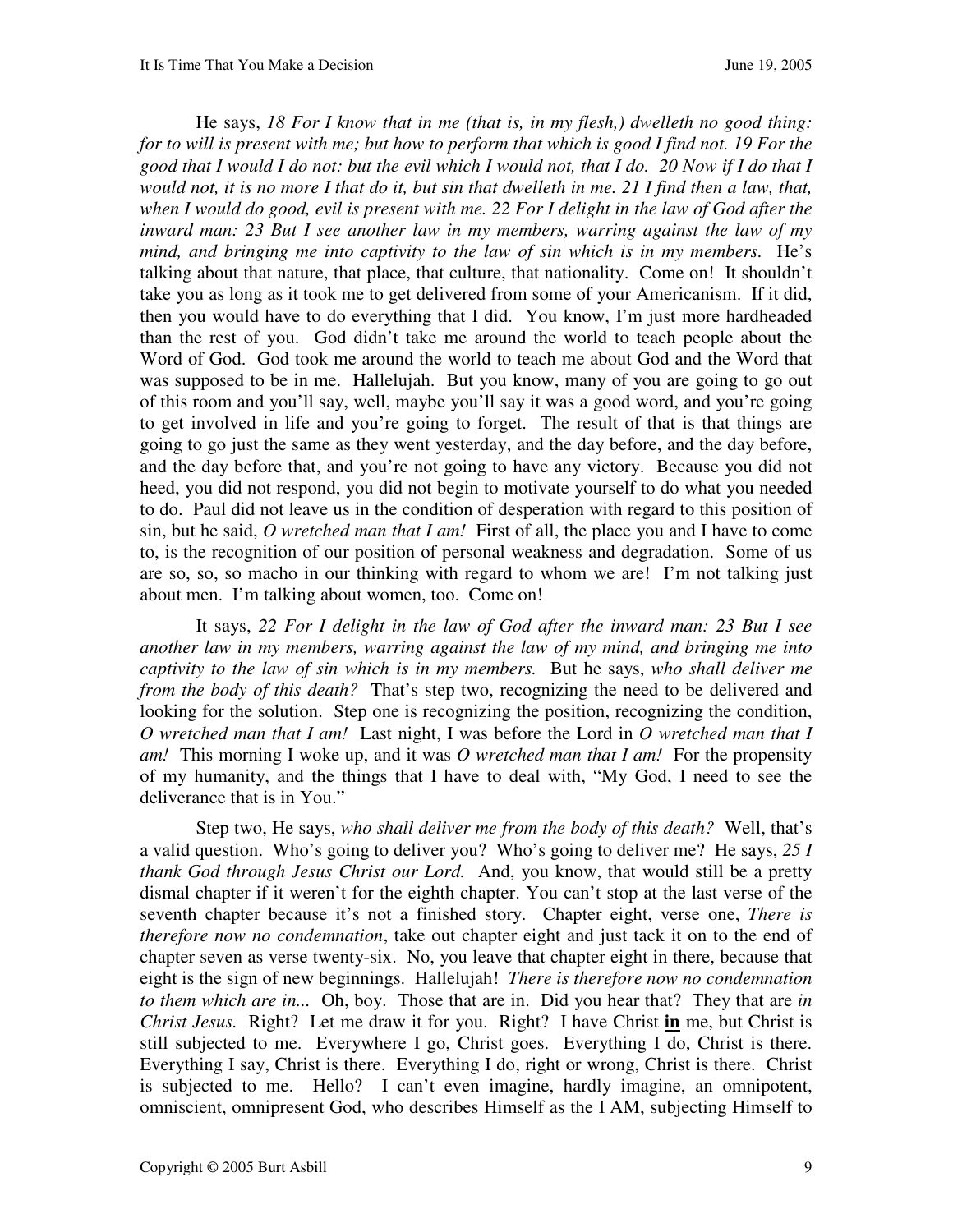this type of an environment. How would *you* like to be totally and absolutely under *my* control? That's something Oliver is finding out. You wouldn't like it. And you know, some of our wives, the mentality is that that is the position, that is the place, and we're telling them that they have to submit. That's just a little side note there. All right, the other situation is me in Christ. Christ in you, the hope of glory (Colossians 1:27). But the totality of the fulfillment of the Word, and the reality of the intent and the thought that God had in the very beginning is not Christ **in** me the hope of glory, but me **in Christ**. What happens to me? That means I can't do anything, **I can't do anything** that Christ doesn't do and sometimes this is my attitude and sometimes it is not. Of course, you don't have that problem, right? No problem there, right? You have it down, you have the formula, you have the revelation, and you have the ability to move in the Spirit. Well, something's wrong. Something's wrong.

*There is therefore now no condemnation.* Remember what we read there in John the third chapter? Do you remember the Scripture? He says, *this is the condemnation, that light is come into the world,* (John 3:19). Romans, the eighth chapter says, *There is therefore now no condemnation.* What are we talking about? What kind of Word are we talking about? What kind of position, what kind of place, what is it that God is seeing or making a demand on us? Hallelujah. Well, let's look at it. John the first chapter, first verse. *In the beginning was the Word, and the Word was with God, and the Word was God. 2 The same was in the beginning…* You know, I think the Bible could have just been written with a couple of verses. *2 The same was in the beginning with God.* Now, listen to what it says about the Word. *3 All things were made by him; and without him*  was not any thing made that was made. 4 In him was life; and the life was the light of *men.* It says, John 3:19, *This is the condemnation, that light is come into the world, and men loved darkness rather than light, because their deeds were evil.* **Whose deeds? Your deeds.** My deeds. Do you know that God looks at evil a whole lot differently than what I determine as evil? Do you know, for a long time, I thought being a Christian meant being good? That means I didn't drink, I didn't smoke, I didn't talk dirty, I didn't look at dirty magazines or dirty shows, or dirty this or dirty that. I didn't do any of these dirty little things that the whole world was doing. I was Mr. Goody-Two-Shoes. I was being good, so therefore, I was going to make heaven. That has nothing to do with it.

This position is what you call 100% position. That's 100% position. This one can be thirty and maybe, *maybe* it can be sixty. I don't know, maybe it can. I have some doubts about the sixty. The position, the place of reality that God wants to bring us to, is the place, the position of how He looks at things from His perspective. So it's really not so much, what you do, it's why you're doing it. You can do it to make heaven. You can do it to be good, but that isn't the intent, that isn't the desire of God. God's desire is not for you just to be good for the sake of getting into heaven. God wants you good because of the nature that He wants to bring forth within you. Good is nothing more than a byproduct of the presence and the reality of the intent that God had in the very beginning. Come on! Hallelujah. Hallelujah. Go back over into Corinthians.

II Corinthians 4:1-2, *Therefore seeing we have this ministry, as we have received mercy, we faint not; 2 But have renounced the hidden things of dishonesty, not walking in craftiness, nor handling the word of God deceitfully;* My goodness. Not using the Word of God to justify our position of resistance and rebellion against the confirmation process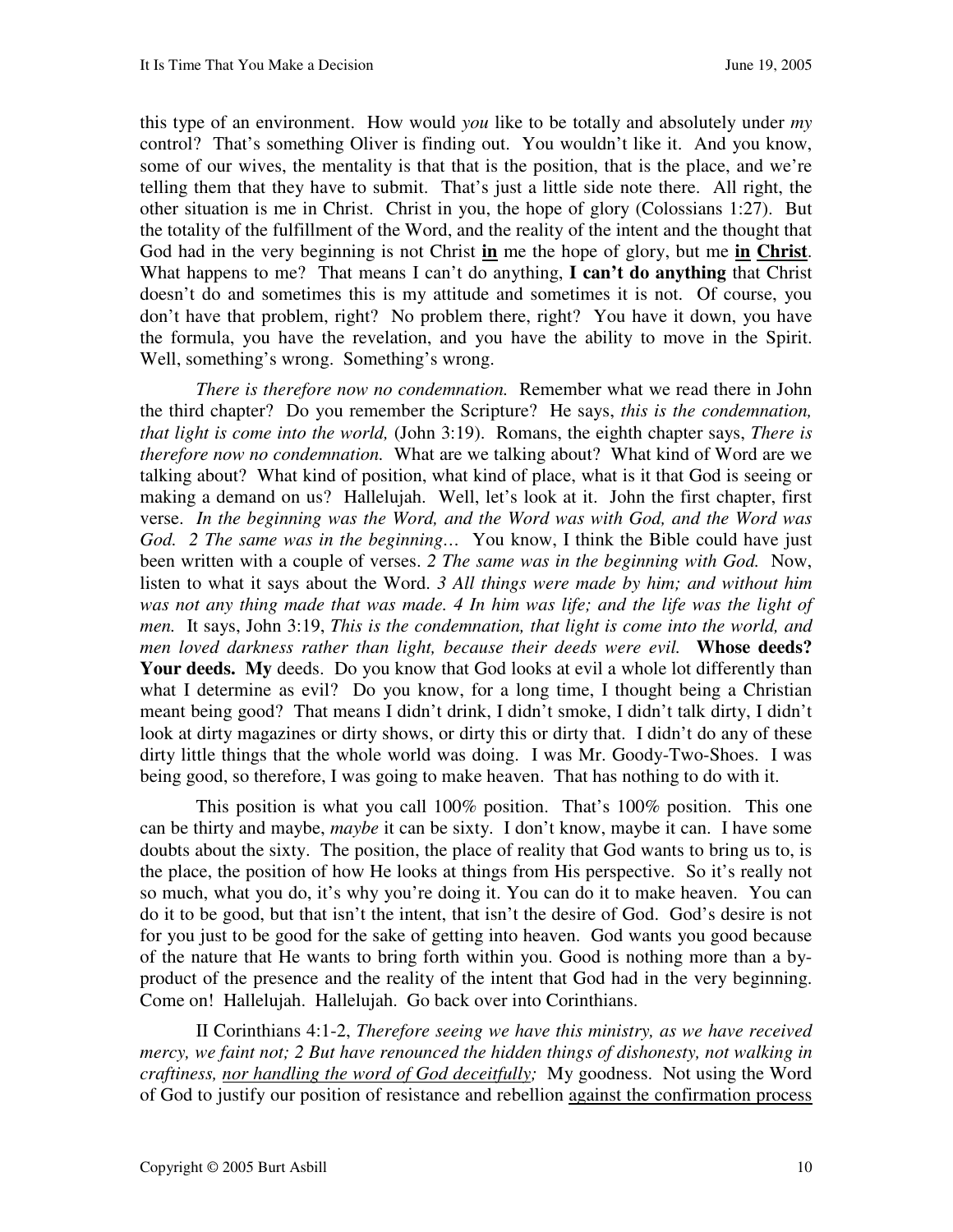that God institutes in our life to produce the reality of what is in His thoughts. **We're supposed to like tribulation**. How many of you like tribulation? Don't like tribulation? Then you don't see the reality of God. You don't. You don't see the reality of God. You do not look at it as an opportunity to grow. You're looking at it from a selfperspective; you're looking at it from a horizontal view. You don't have the reality of the thing that is around you that is called God. Paul, I thought he was crazy. You know, the first words out of my mouth when the heat goes on are, "Oh no, not again." It really should be, "Oh, praise God." "Oh, praise God." Even if it's (through clenched teeth), "Oh, praise God." That's an improvement over, "Oh no, here we go again." Or, "Why me, God? What did I do?" It's not what you did; it's what you didn't do, not yet anyway.

We're supposed to be a tribulation people. Oh you know, you're going to be tribulating a lot of people, you probably tribulate a lot of people now. Oh yes, oh yes, oh yes, you probably stick some people pretty good, but that's not what I'm talking about. What I'm talking about is the fact of the Word that is in you making a manifestation to such a degree that everybody around you who does not want to hear or want to see that demonstration of the Word that you are, is going to want to try to **expel** you out of their presence in some way, some manner, and some fashion. So, you're not only somebody who gets tribulated, you're somebody who creates tribulation. Isn't that what He said in John seventeen? Isn't that what He said? It's not that God won't give you favor here and there, but I'm talking overall, in the general sense. Hallelujah.

Some of us are involved in situations with personality conflicts on the basis of the righteousness of God that is working in our being, and because, to some degree, there has been some sort of change that has brought a disharmony into the fact of the situation that we might find ourselves in. But, quite frankly, that isn't for you to determine or assess, because some of you can go out of here and say, "Well, I'm that one, and you're this one. I'm plus and you're negative." Oh yes, I hear it in the Spirit already. You hear, *"I don't think that way."* Oh yes, you do. You do it all the time. You do it all the time with your buddies and your families and your siblings and your sisters and your parents. You do it all the time. There's always this spirit of competition that is working to bring disharmony, disunity, a spirit of divorce, argument, strife and all kinds of things going on that are carnal, that bring us out of the realm of the heavenly into the realm of hell.

It says, "The way to life is straight and it's narrow, few, few there are…" I want somebody to interpret that for me. "Few there are that find it (Matthew 7:14)." Now does that mean that many don't find it? And if they don't find it, they don't get heaven? They get hell? I thought there was a real possibility in all of that. If that is true, what form of diligence do I need to exercise the fact of my calling and election? My calling and election is not dependent upon my wife, did you know that? It has nothing to do with it. It may help me get there a little quicker, or it may slow me down if my attitude toward her isn't what it needs to be. If I am thinking in my mind, "My goodness," which I don't, don't go out of here thinking this way, but I can only use my situation. If I am thinking in my mind, "Lord, what's wrong with this woman that you gave to me!?" God says, "It's not the woman, it's the man." It's his position of understanding, his position of sensitivity, his position regarding the reality of what it was that God really did give man. She's not a servant, she's not a maid, she's not a cook; she does all of those things, but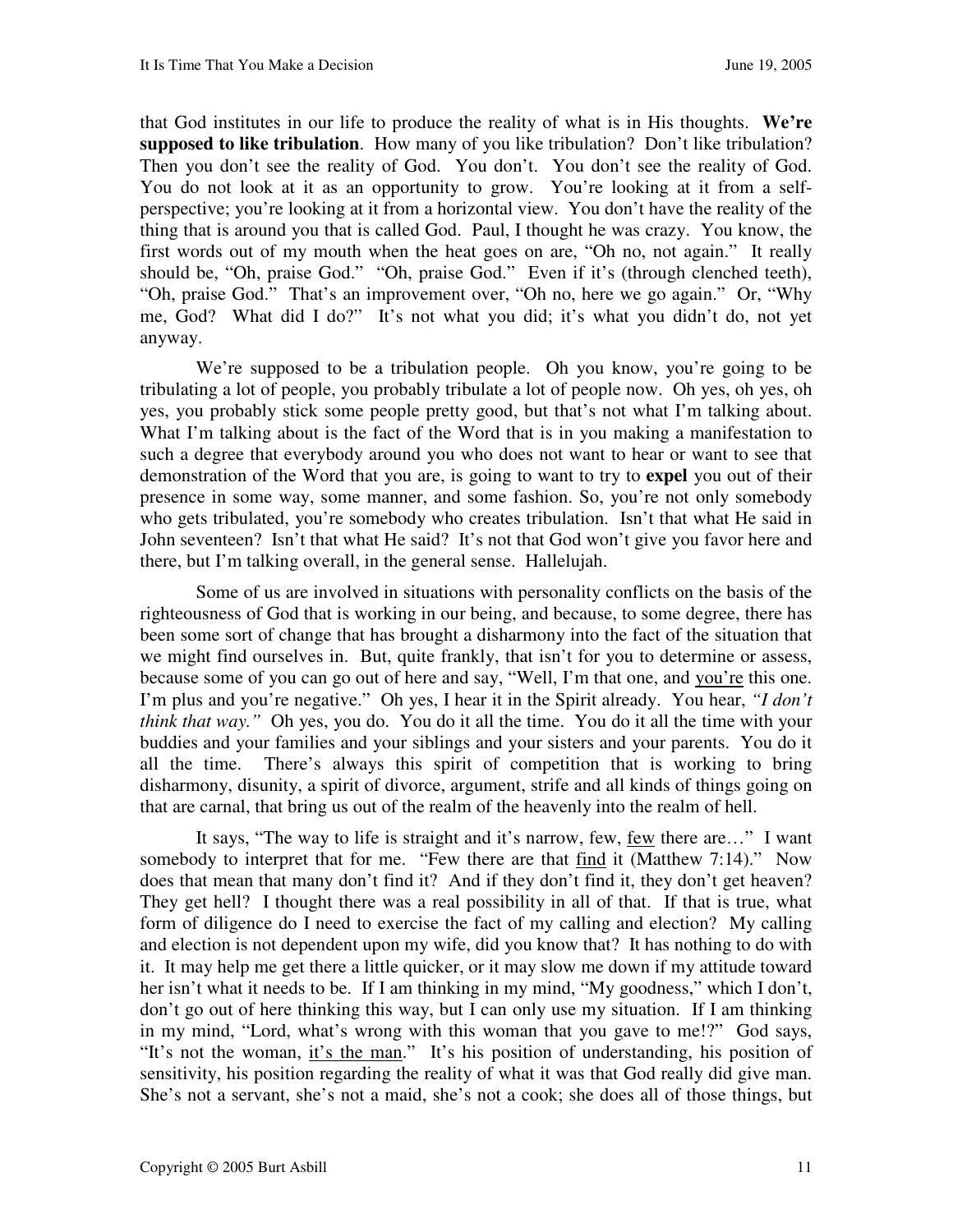that's not her function in eternity with regard to God. She is a part of the process of bringing together a corporate manifestation of the reality of the calling of God that God had in the beginning for us - together! Without me moving to produce Christ in her, I am not going to receive the full benefit of what I consider is my calling.

There is trouble in the homes. That's the only conclusion that I can come to, on the basis of the Word that I'm bringing you. I didn't come here with a pre-described, pre-determined thought that I was going to minister to you. Brethren, let me just put this illustration back, now let me do it this way. God does everything in threes, right? You know, we've had this principle. I believe I shared this briefly with you before, but I don't know if you got the idea, or, I think maybe you're just still working on the reality of it. Step one, step two, step three. You cannot have step two without having step one. You cannot get to number three without having step one and two; you can't go from one to three without having two. You can't start with three. You have to start on the basis of the natural. First the natural, then the spiritual. The first position, the first place, the first step is the home/marriage. If you don't have one, you won't have two. This is the church, as the bride of Christ, and this is the son or the fullness of the thought that God had in the very beginning. You cannot have this church two, if you don't have this church one which is the home, and we don't have this church two because we don't have this church one, the home, functioning as it should function. The principles of dying to self are learned here in church one, the home, in the relationship between husband and wife. I'm not even going to be able to get into family today. The relationship between husbands and wives is the fundamental position. It is the foundational principle on which God brings forth the demonstration of the church. Unfortunately, we are not seeing that demonstration in the majority of the homes that are *in* the church, so consequently, what we have is confusion in the church because we have confusion in the home. There is a responsibility before the Lord that the wife has with regard to her husband, and there's a responsibility that the husband has toward the wife before the Lord, and my responsibility is not to make my wife fulfill and bring forth the reality of her responsibility. Did you know that? Have you ever tried to make somebody do something they didn't want to do? You don't know anything about that, do you? Let me ask you a question. In the doing of it, was there peace and contentment? Well, the job got done, right? That's the main thing, right? Oh, what's a little collateral damage? Toe got stepped on, a finger is smashed, there's blood running all over the floor, tourniquets are applied to necks and legs and arms. What's that? But the job got done. There should be some sort of sense of completion, right? It is the spirit of competition. It produces an attitude of chaos, confusion… camaraderie? Does it build camaraderie? Compatibility? What does it build? So, what did you produce? You got the job done. You got what you wanted, but what did it produce? Did it bring forth Christ? Did it bring forth the Kingdom? Did it bring forth the reality of God? Did you deny the Word in the action, in the thing that you did, the thing that you perpetrated? When it was all said and done, did you repent when you knew that what you did was wrong? Or did you go on to the next one? Just go on to the next one. Well, we got that one done, let's try this one now! You know, what does it end up being? **Being without form and void** and darkness, darkness filling. We don't respond in the church, we don't respond in the home. Until you respond in the homes, you're not going to respond in church If you don't move by the auspices of the Holy